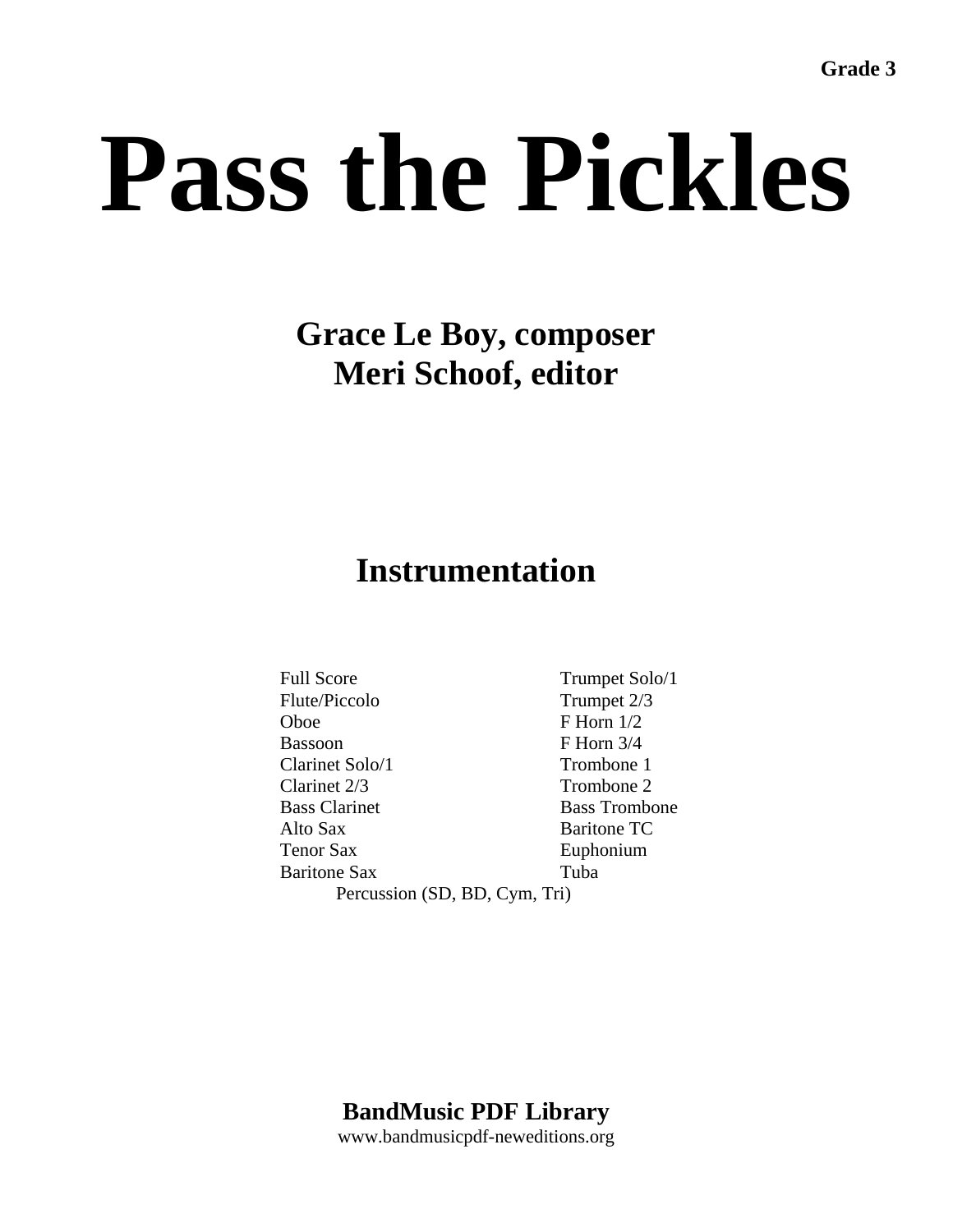# **About the Composer**

#### **Grace Le Boy**

Grace was writing at a time when music produced by women was not valued in the same way that of men was. Though she composed a number of very popular songs such as *I Wish I Had a Girl* (1908), *Everybody Rag With Me* (1914), *Early in the Morning*, and *On The Good Ship Mary Ann*, (1914) as well as many others, she was given less recognition for her accomplishments. She also is credited with several instrumental-only compositions, including "Pass the Pickles."

She had a substantial collaboration with lyricist and husband Gus Kahn. They married in 1916 and had two children, Donald and Irene. Grace lived more than 90 years and died in Los Angeles Co., CA May 24, 1983.

## **About the Editor**

#### **Meri Schoof**



Born and raised in Michigan, Meri has been playing piano since age 5, earned a Bachelor's Degree from Western Michigan University, and a Master's Degree from Michigan State University in Music Education. She started her teaching career in the Waterford School District, and completed this successful career in the Britton-Macon Area Schools. Meri held offices in the county Band Directors Association, and guest conducted several groups in the area.

Since retiring, Meri is working on historical research projects and genealogy. She is accompanying choirs and soloists, conducting community groups, and creating new

editions of vintage music to keep it alive and available for modern bands.

## **About the Music**

#### **Pass the Pickles**

This is one of Grace Le Boy's instrumental-only works. Despite its frivolous title, the piece is a delightful, charming, well written tango for band. The instrumental colors are vibrant and it is fun to play.

Editor, Meri Schoof has corrected a few errors from the early printing; made dynamics, articulations and phrasings consistent and musical. Parts have been added for today's concert bands.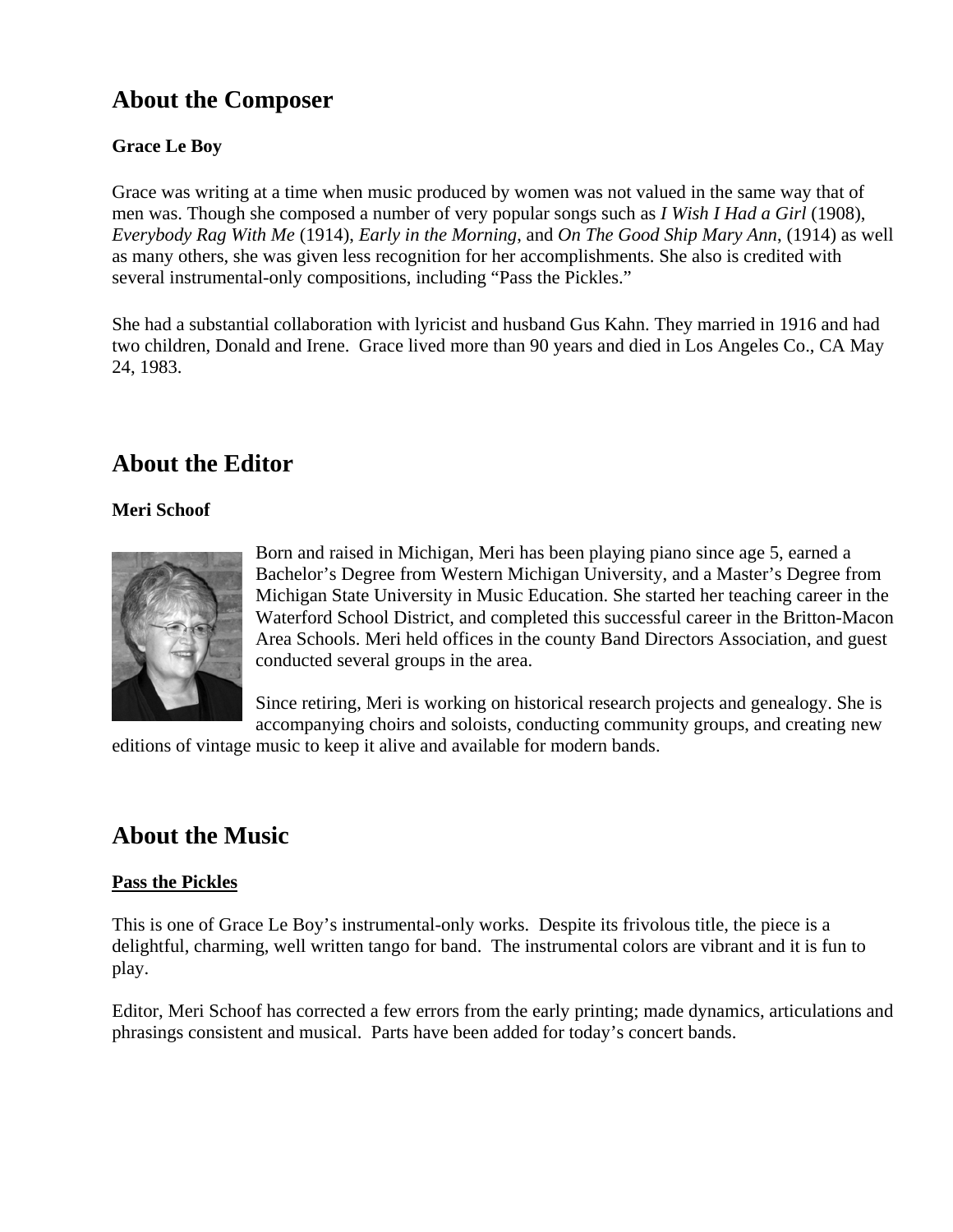

#### Tango

**Grace LeBoy Arr. by Ribe Denmark Ed. by Meri Schoof**

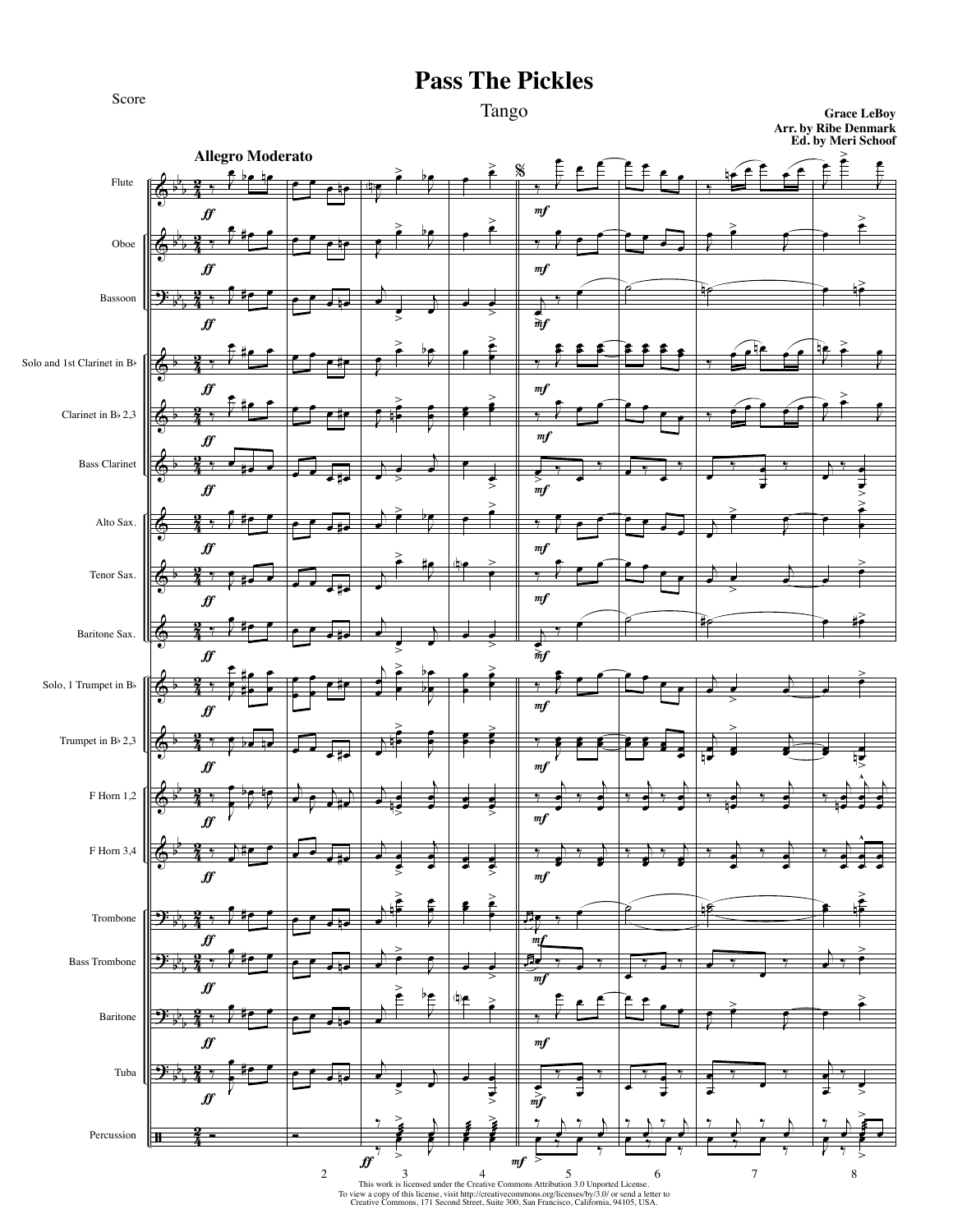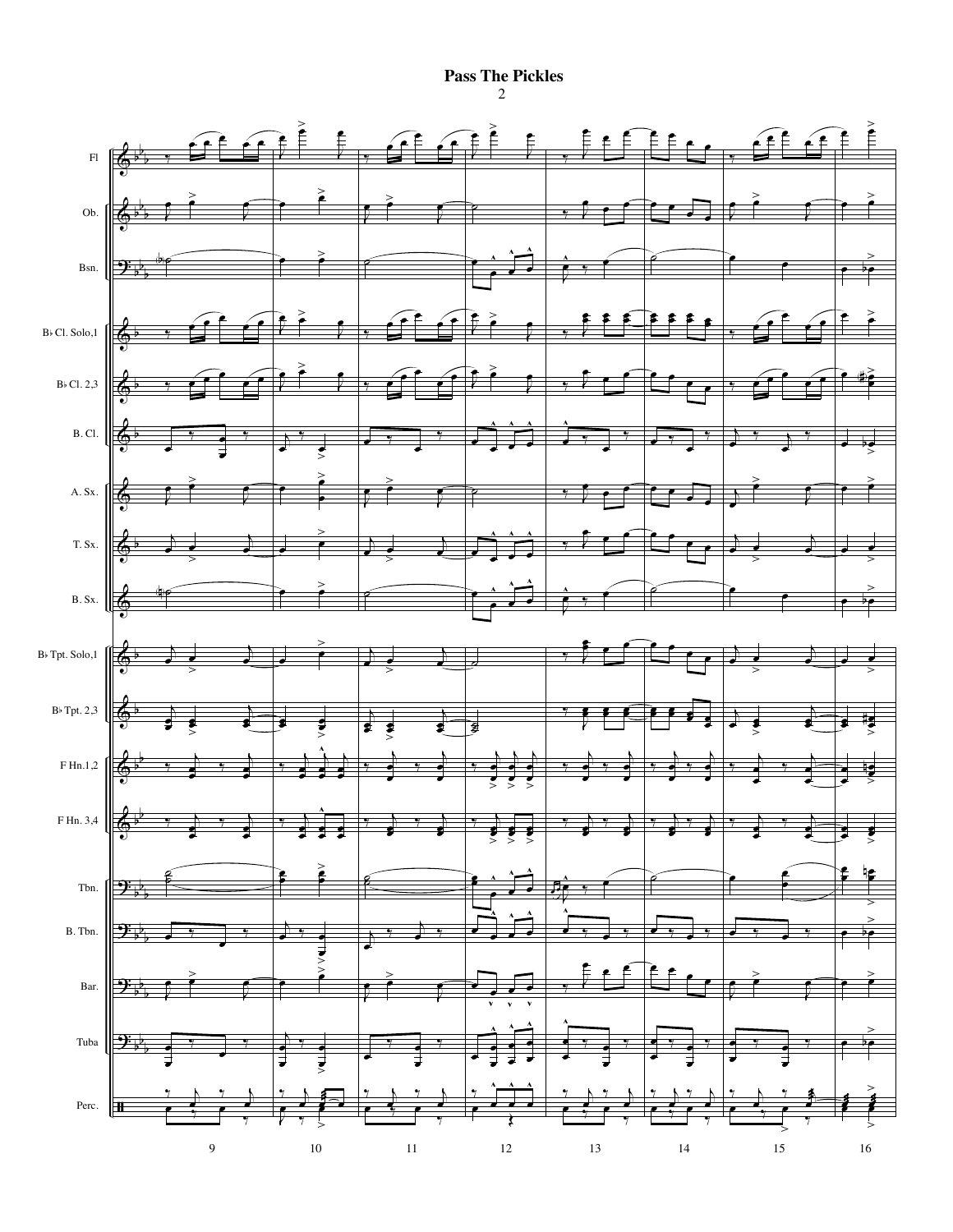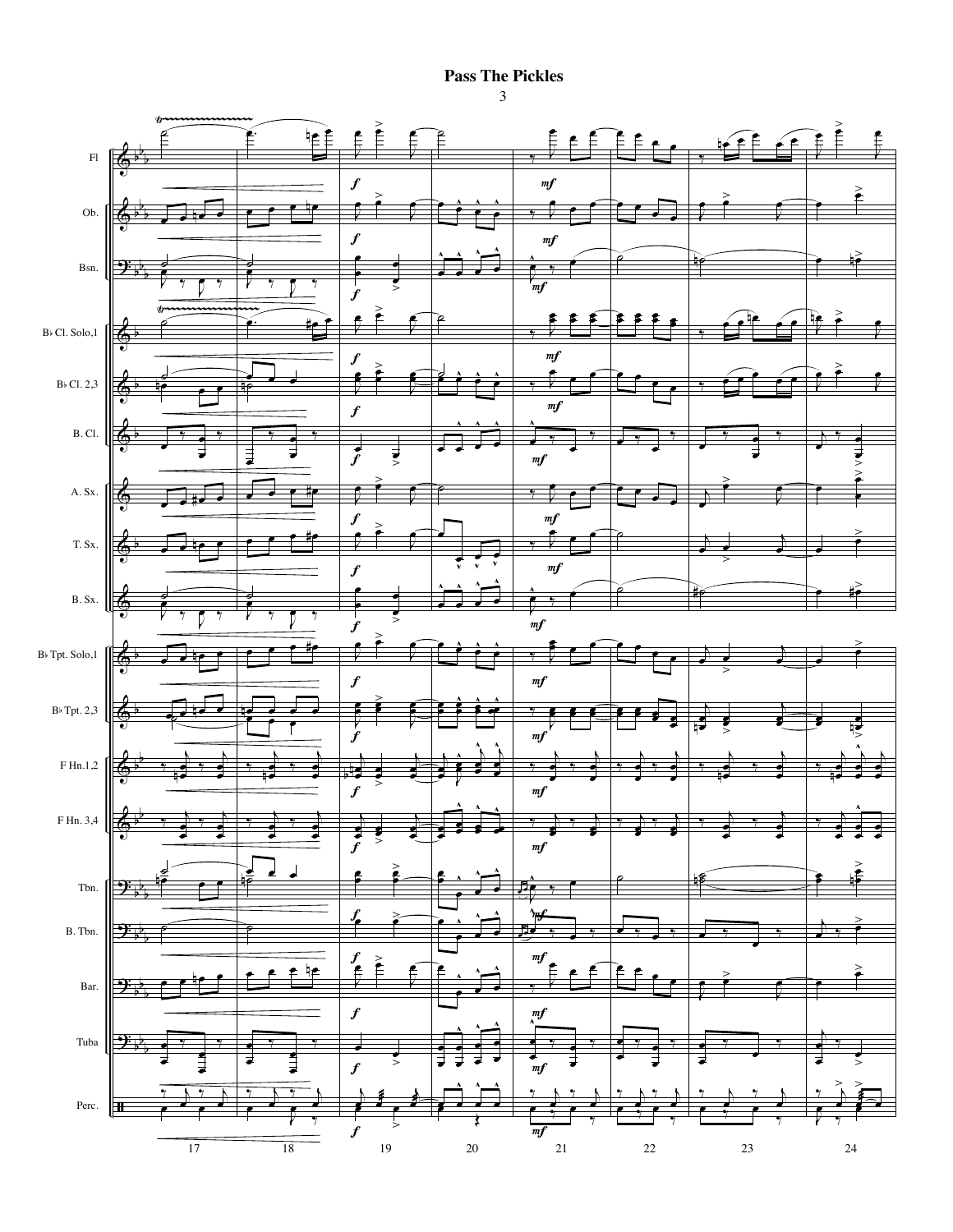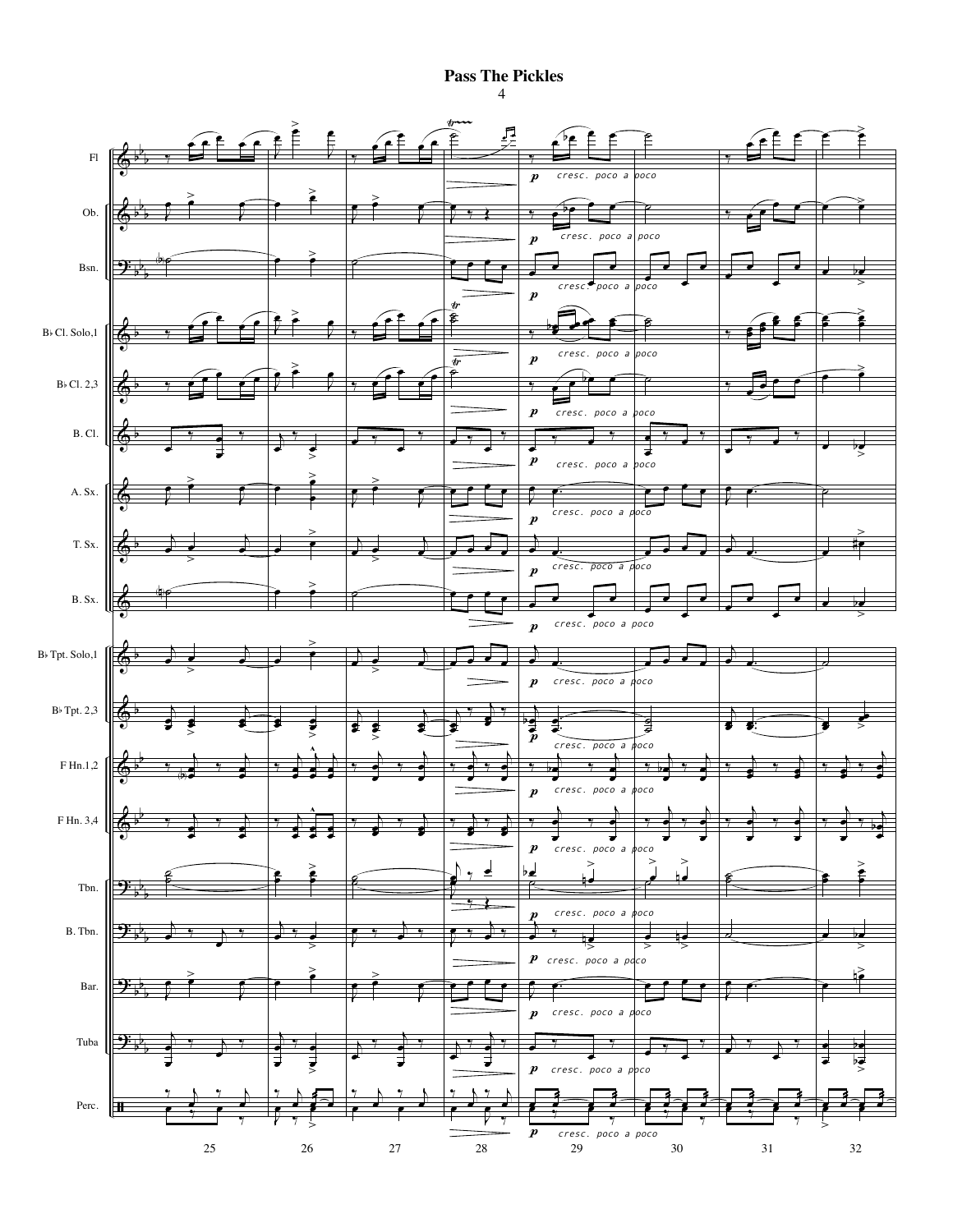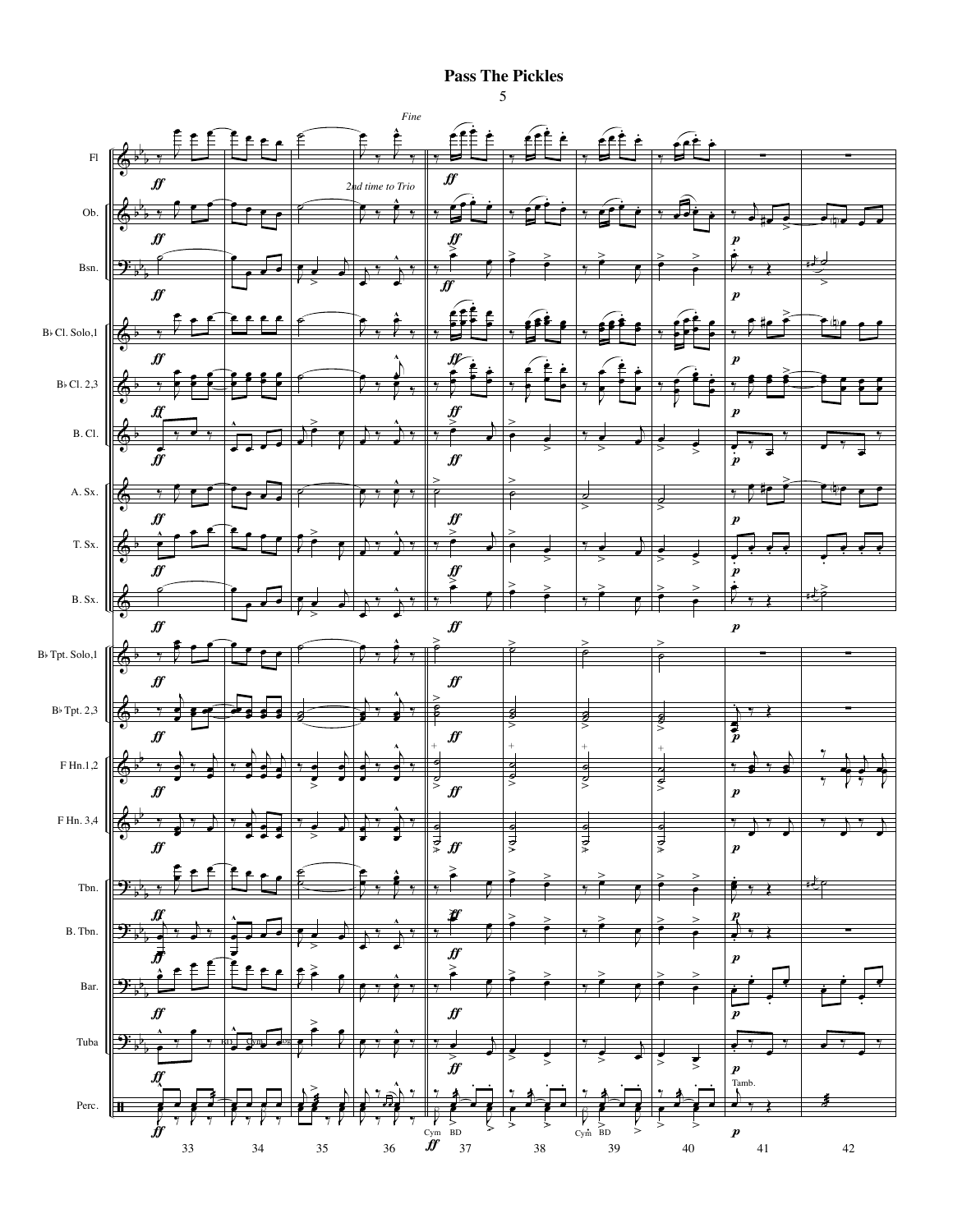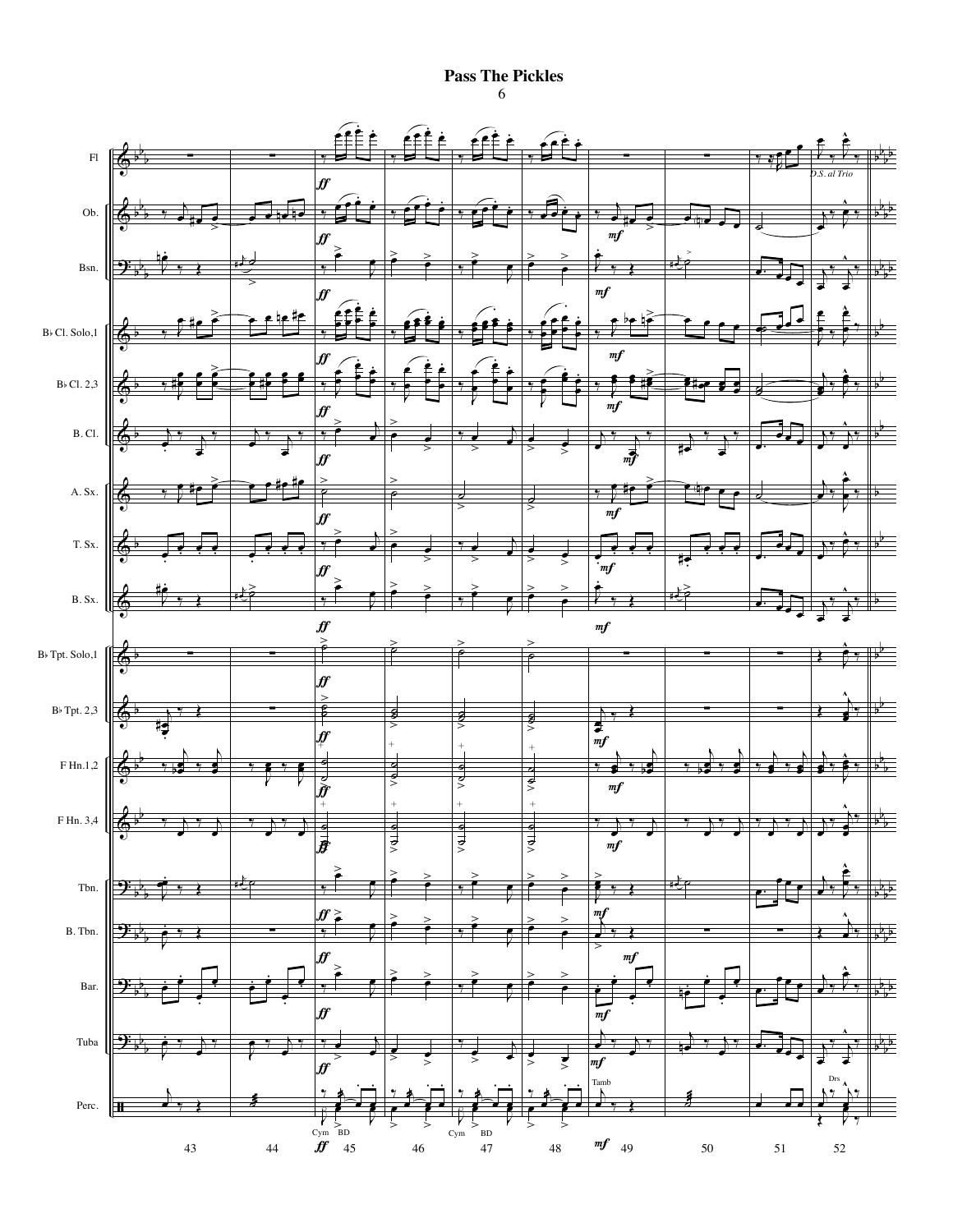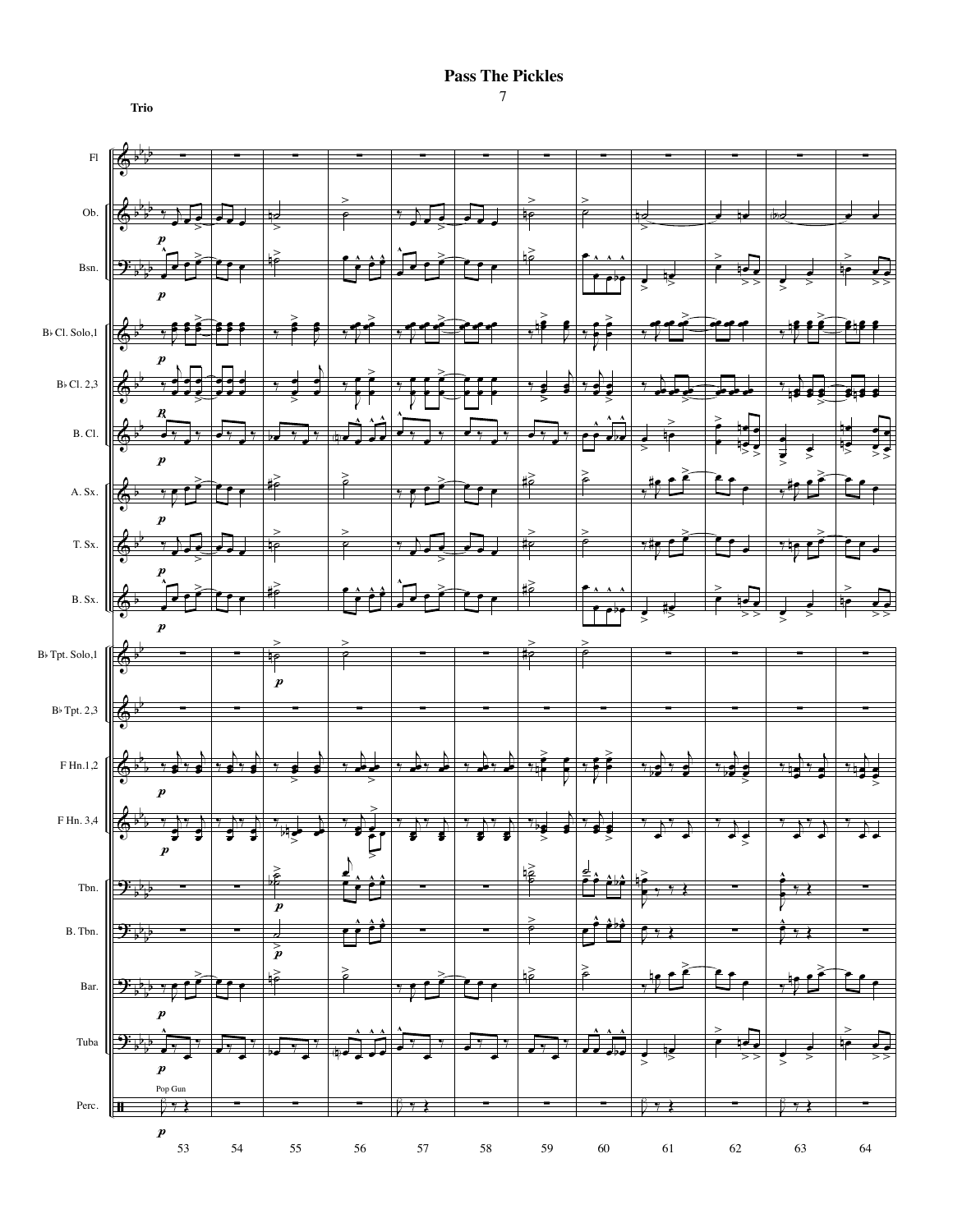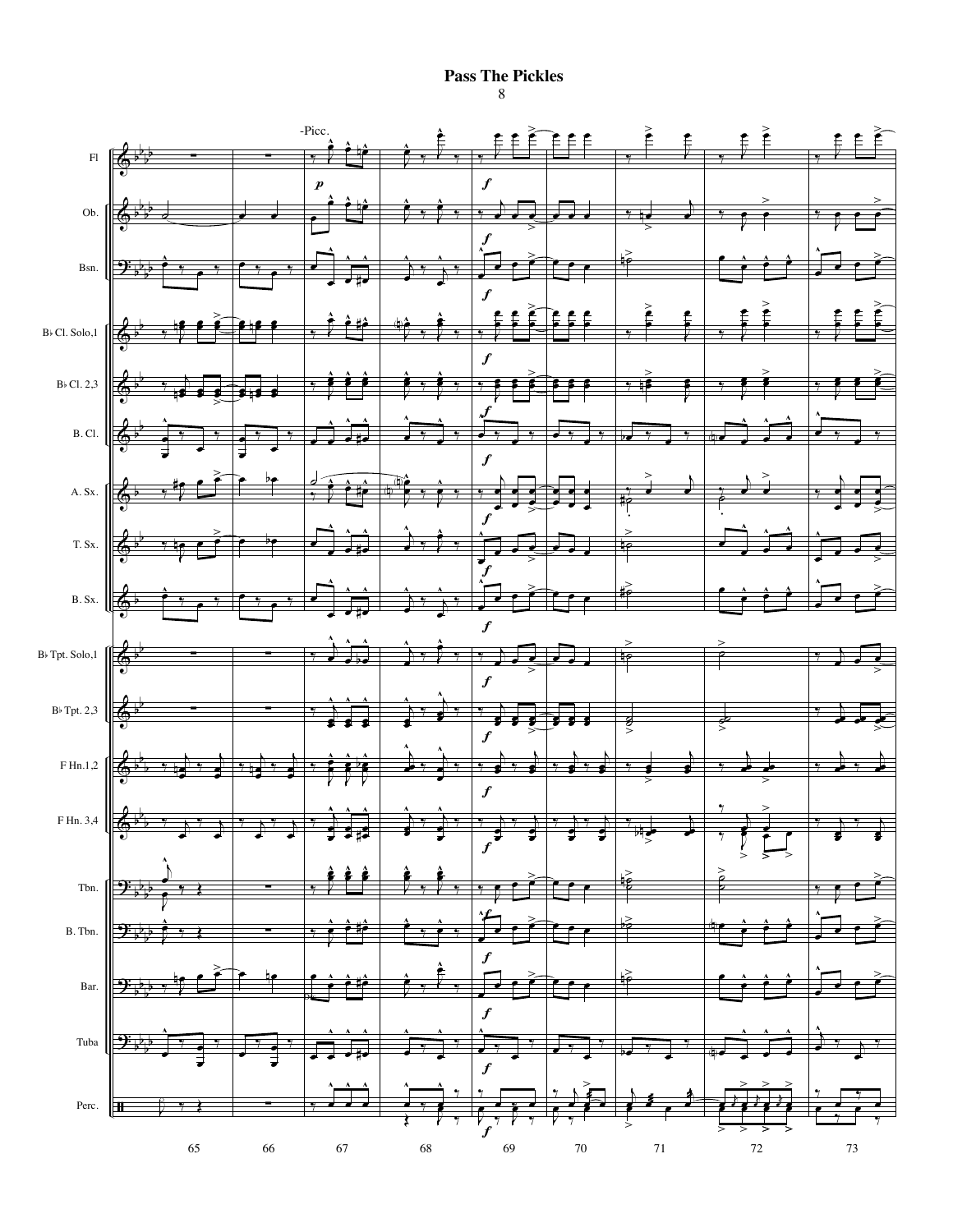